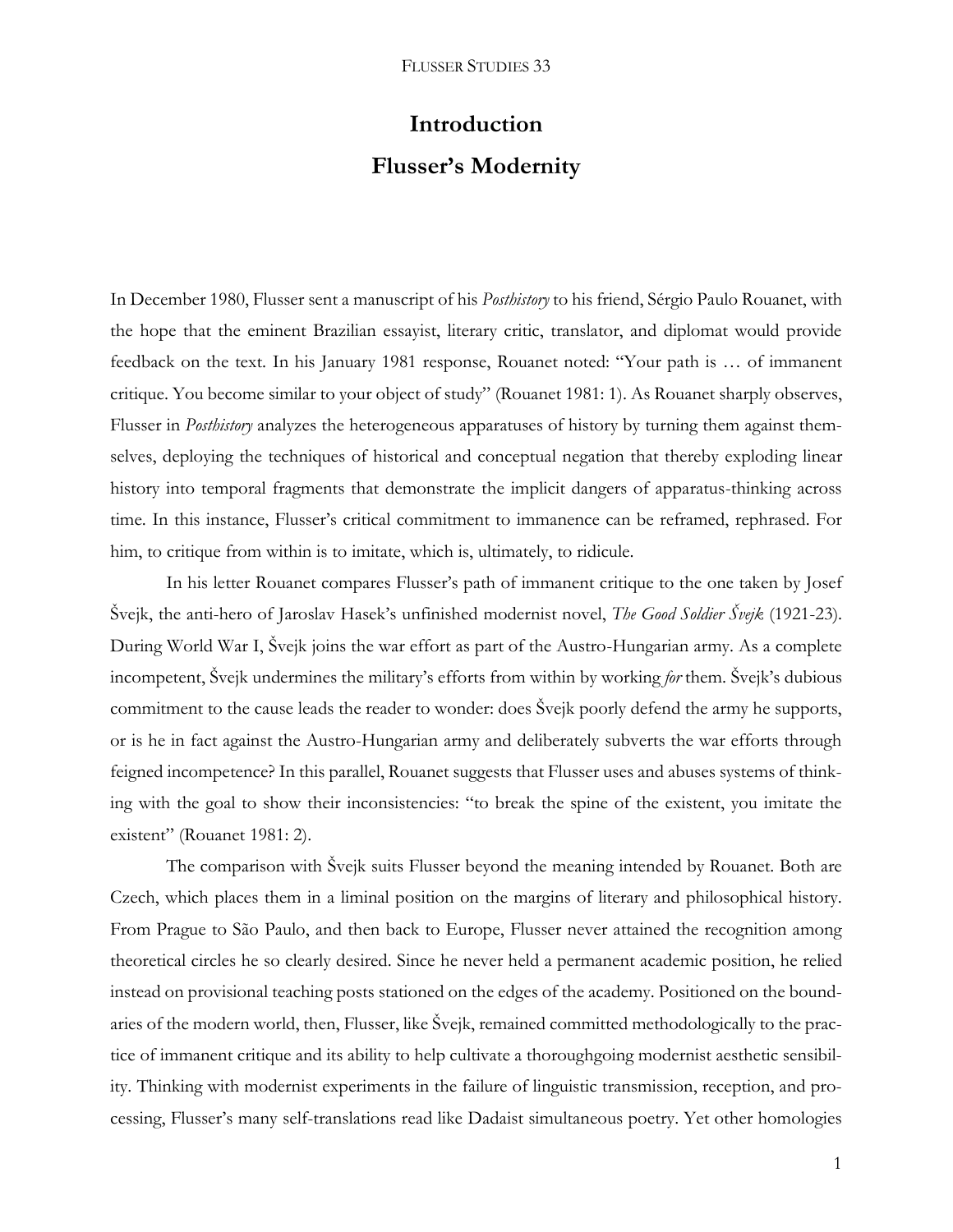exist: His nomadic life exemplifies the modernist displacement caused by World Wars and intense globalization. Channeling Nietzsche's preference for the aphorism, his short essays also emulate the fragmentary nature of modern thought. His playful reinvention of nature and faux sciences updates the 'pataphysical experimentations of Alfred Jarry. And like Fernando Pessoa, Flusser has many *heteronyms*: Flusser the media thinker, Flusser the philosopher, Flusser the linguist, Flusser the translator, Flusser the nomad, Flusser the scientist, Flusser the artist, etc.<sup>1</sup> His oeuvre yields different approaches as it crosses disciplinary boundaries with the same ease it crosses national and linguistic ones.

Inspired by a lifelong and generative engagement with Modernist aesthetics, Flusser's work borders on the academic avant-garde and paints a theoretical picture of a modern world determined by chaos. The most 'pataphysical and avant-gardist part of Flusser's thought is his method of reasoning and his intentional appropriation of various intellectual systems and traditions. Camila Mozzini notices that Flusser's idiosyncratic method and style tend to pose the greatest challenge for his readers. At times playful, at times systematic, "Flusser invites the reader to a different gaze, to a different reading experience that, away from the threads of what has already been weaved, produces knowledge that invents itself in the act of writing" (Mozzini 2015: 3). Writing takes center stage in Flusser's thought, albeit even the concept of writing is not immune to Flusser's critical method. As Mozzini describes, "Each phrase is a new limit that, in order to be surpassed, dives into the abyss of *poiesis*, which is capable of transforming perceptions and affections into language" (Mozzini 2015: 4). Not only does Flusser push back on the content of traditional thought, he also challenges the very method and language of thought. The Modernist influence here is clear: Cubist fragmentation, Dada paradox, Surrealist speculation, and 'Pataphysical exploit, gesture, and opinion. Through this playful, critical style, Flusser brings a self-reflexive and Modernist critical sensibility to bear on different forms of interdisciplinary thinking: philosophical, linguistic, biological, and more. Understanding Flusser's critique of modernity requires us to understand his Švejk-approach to thinking.

Flusser is also a harbinger of another modernity: the late modernity of computation, digitization, and speculation, a thorough understanding of which only highlights Flusser's prescience. For example, Flusser's distinction between dialogic and discursive forms of cultural and communicative transmission/reception implicitly theorizes, via creative etymological analyses, the hierarchical structures of media apparatuses, with the function of television as a one-to-many stream of information

 $\overline{a}$ 

<sup>1</sup> Pessoa called his various imaginary personas *heteronyms*. Unlike a pen-name, a *heteronym* is a fully developed character, with an imaginary biography, and a specific style and voice.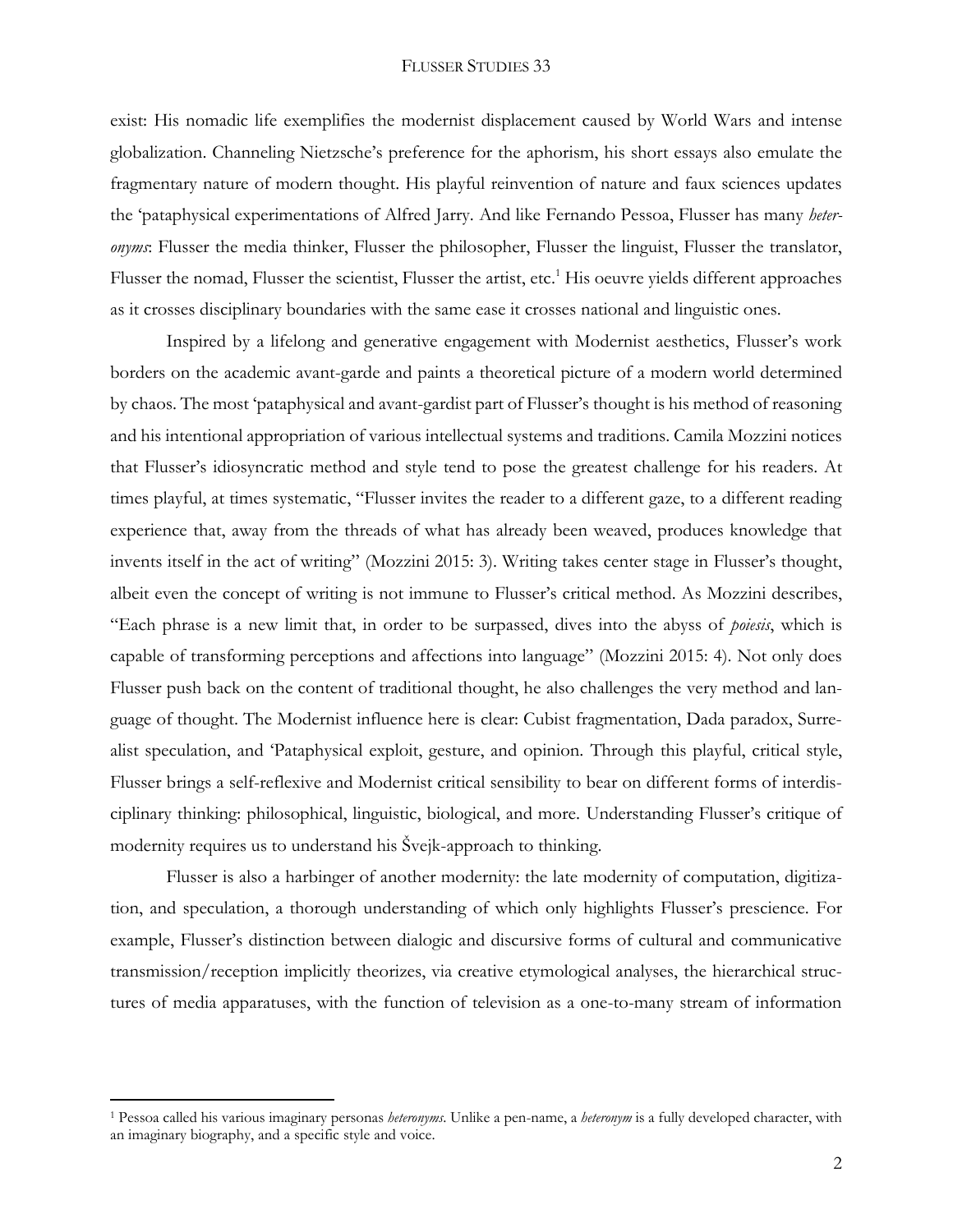demonstrating the inherently "bundled" nature of fascistic structures of communication. He then imagines a new world of media where the spectator would take active part in shaping the modes of production of culture. Seemingly distant from World War I and the earlier accounts of modernity, Flusser's modernity does not begin nor end; it continues. His invitation to think of technical images as the horizon of modernity and historical consciousness--and computation as the limit of this writing and narrative diachronicity––reshapes the historical boundaries of the twentieth century and permits us to think of modernity as an expression of deep time. In the same way that Friedrich Kittler reframed history around discourse networks, Flusser's work rethinks disciplinary and linguistic boundaries across diachronic time. 2

This issue on Flusser's modernity continues the work we started in the volume *Understanding Flusser, Understanding Modernism* (Bloomsbury 2021)<sup>3</sup> by asking contributors to creatively reinterpret modernity and Modernism in light of Flusser's theories. This issue of Flusser studies does not consolidate the noisy chaos of the Flusserian thought and the fragmentary nature of modernity into a monolithic message, a whole authoritative version of Flusser and Modernism. Rather, these contributions think of Flusser creatively and trace parallels between his works and the many facets of a modernity both past and future.

We begin our examination of Flusser's modernity with Aaron Jaffe's "Flusser's Planet: A Habitable Zone for Criticism?" At a time when criticism is shrinking – even in academic circles – Jaffe finds inspiration in Flusser's modern existence, *bodenlos* and fragmented, as well as his interdisciplinary defiance of academic constraints, to propose a search for a new home for critical interrogations. In this zone, we can retool the traditional questions of critique into new and more creative problems: instead of focusing on the "so-called correlationist controversy" of being and knowing, Jaffe sees in Flusser a creative way to redefine this problem into a more productive difference between "here and there, now and then" (Jaffe 2021: 2). The opposite of ontology is not epistemology but methodology.

 $\overline{a}$ 

<sup>2</sup> See Erich Hörl's *Sacred Channels* (2018[2002]), Lisa Gittelman's *Always Already New* (2007), Siegfried Zielinski's *[ …After the Media]* (2013), and Jussi Parikka's *Geology of Media* (2015) for just a few of the many works in the burgeoning field of media thinking that shed light on the need to expand the concept of modernity vis-à-vis the proliferation of media machines.

<sup>3</sup> Edited by Aaron Jaffe, Rodrigo Martini and Michael F. Miller who is Visiting Lecturer in the Department of English Language and Culture at the University of Amsterdam, USA. His work has appeared in Contemporary Literature, Arizona Quarterly, symplokē, boundary 2 online, Modernism/modernity print+, and The Journal of Film and Video, among others. He is currently completing a book, titled Proximity by Proxy: Contemporary Literature in the Age of Social Media. [\(m.f.mil](mailto:m.f.miller@uva.nl)[ler@uva.nl\)](mailto:m.f.miller@uva.nl). For further bio-biographical information about Aaron Jaffe and Rodrigo Martini see their respective CVs in this issue of *Flusser Studies*.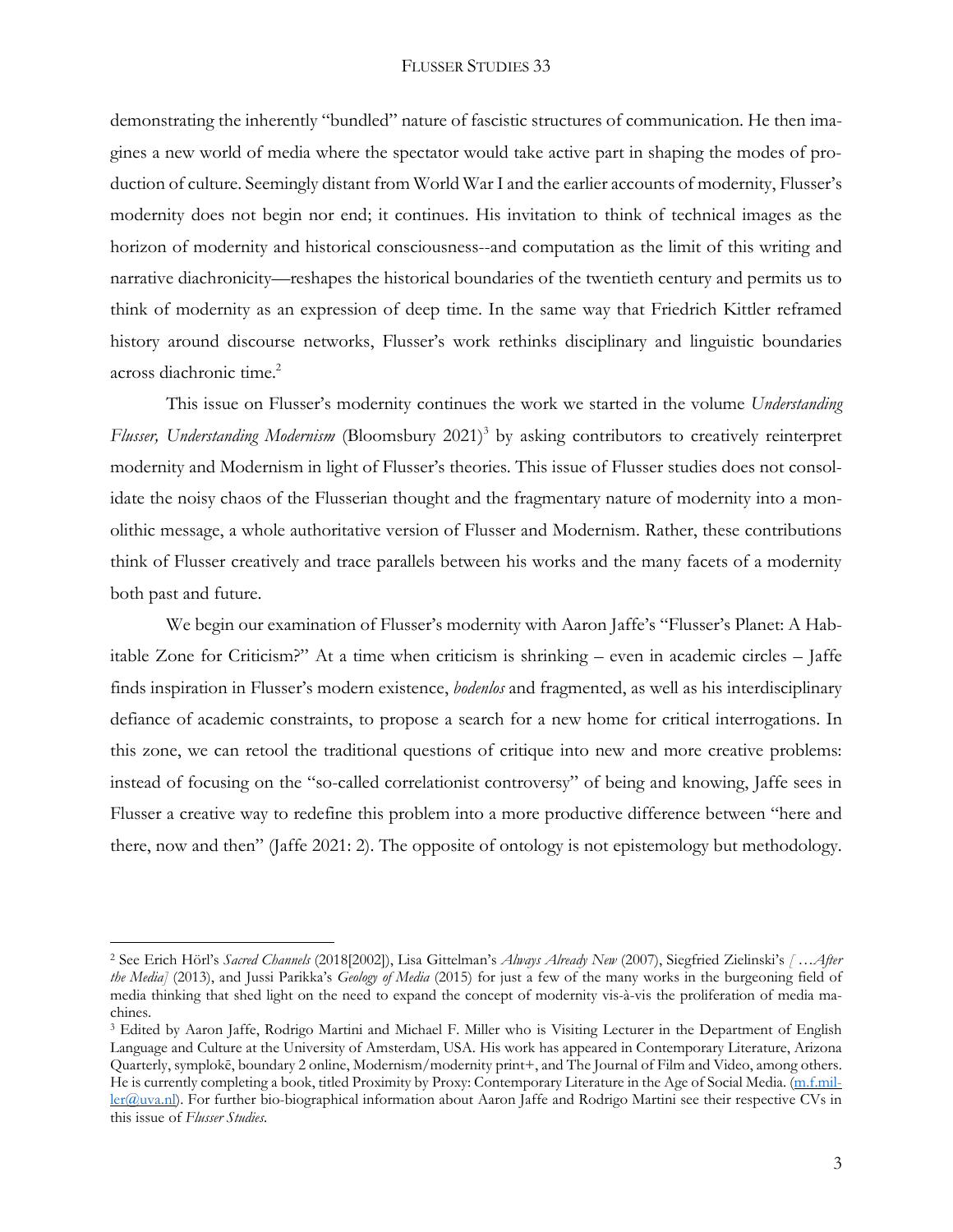The modernity of Flusser's thought surfaces here in his creative reconceptualization of classical ontological problems as problems of contingency: where and when? From whence does one speak, and what are the implications of the subject's position vis-à-vis knowledge? Since Kantian modernity, we are tempted to say, these questions of contingency and embodiment have not been resolved.

Finding a place for criticism in Flusser's modernity, Cristina Iuli, Polona Tratnik, and Rodrigo Martini analyze the nature/culture divide in Flusser's engagement with the natural world (animals and plants) to better understand the problem of mediation offered by a modernity that has re-framed (or enframed) humans in a technocratic regime. Cristina Iuli analyzes how Flusser's playful discussions of the nature/culture divide in *Gestures* and *Natural:Mind* speak to current discussions about Affect Theory. For Flusser, affect is not pre-processed human feeling run through the mill of cognition, but is understood instead as the automatization of culturally-located habits, rituals, and gestures that the subject internalizes (and which also might be said to constitute the subject as such). As Iuli shows, the modern world of algorithms thus streamlines affects that control, constrain, and shape the forms of expression available to individuals. For Iuli, Flusser's version of affect theory – especially in his play with nature/culture divide – destroys the fantasy of the individual human and indicates how humans do not exist in essence; only determined by the cultural programs imposed on them by an automated modernity. Flusser's twisted humanism reveals its very flaws and opens the space possibility for a Flusser-inspired critical post-humanism to emerge as a locus of hopeful defiance.

Polona Tratnik reads biopolitical resonances in Flusser's attention to the natural world of the *Vampyroteuthis infernalis*. Whereas technocratic modernity is predetermined by a biopolitical program, framed by what Heidegger calls instrumentalization, Flusser finds in the Vampire Squid the potential to defy the program. Paying attention to the abyss between the Vampyroteuthis and the human, Tratnik outlines the Vampyroteuthic sublime: the modern acknowledgement of the precipice that lies between the human and the Other.

Rodrigo Martini sees the abyss between humans and otherness as manifested in the imagery of trees in Flusser's thought, which also trace Flusser's relationship with phenomenology, metaphysics, and media thinking. In his works, trees represent the natural world only insofar as they stand in for the human illusion of unmediated nature. Flusser contests this belief by trying to shed away the layers of signification surrounding trees – an act that does not reveal an essence of tree but only more layers. Flusser's modernity sees the forest for the trees when it comes to media apparatuses, which obscure the world even as they try to enlighten it, and instead theorizes the possible, creative reconfigurations that modern media can make of the world.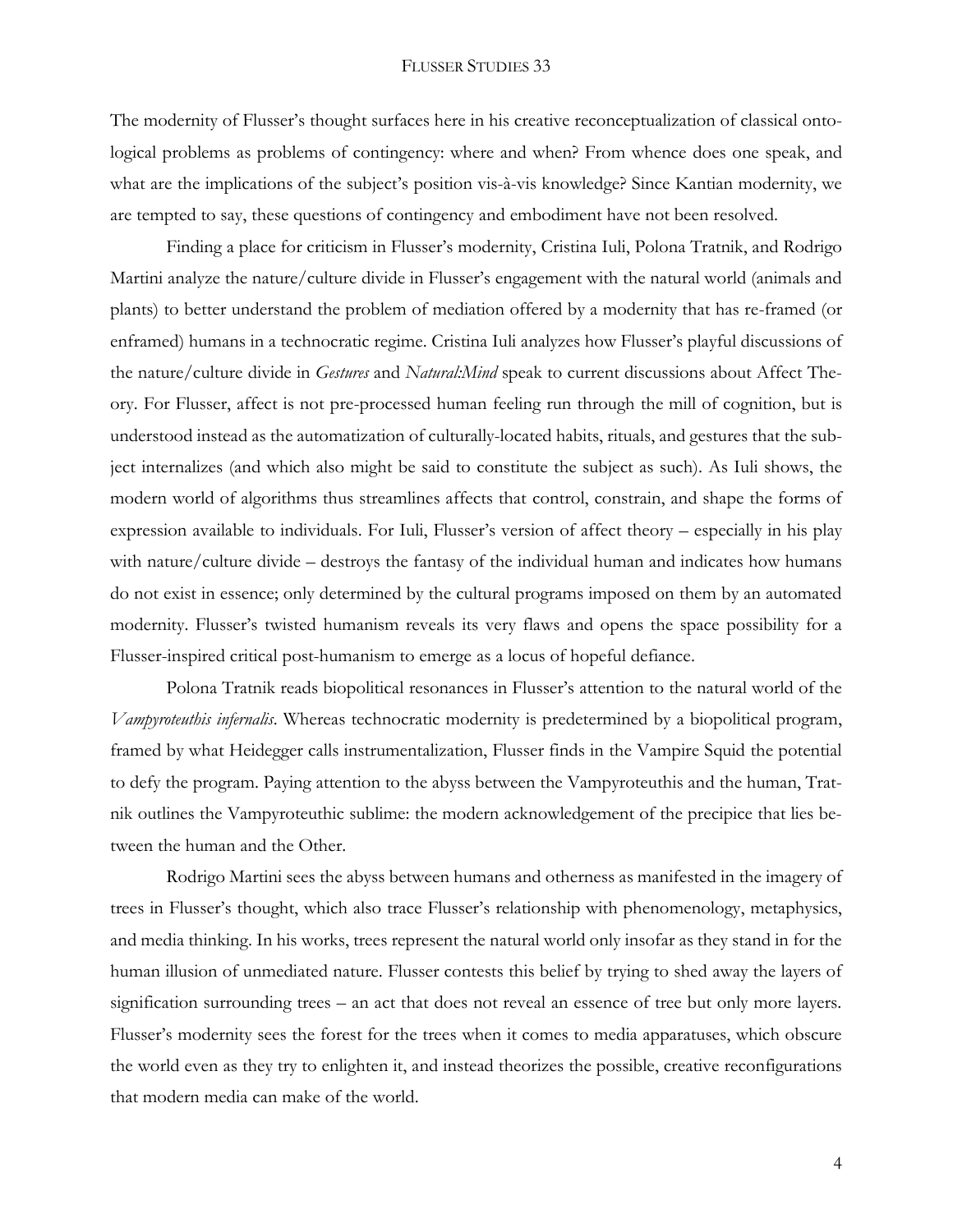Of course, one cannot ask these questions – nor understand the challenges of modernity – without thinking through the problems of language and understanding. Rodrigo Duarte and Daniel Raschke both explore the importance of refining the Flusserian theoretical discourse with an exploration of language. Duarte offers a productive archaeology of Auschwitz in Flusser's thought. Through an extensive excursion into Theodor Adorno's discussion of Auschwitz, Duarte outlines the influence of Adorno's thought in refining Flusser's own use of Auschwitz as a conceptual device in his philosophical apparatus. For Flusser, as for Adorno, Auschwitz is the apex of a dreadful, technocratic modernity. However, both philosophers see Nazi tyranny not as a glitch in the fabric of progress but precisely as a programmed event in a logic of domination. Daniel Raschke's "Flusser-on-the-Fly" investigates the later work of Flusser in his lectures at Bochum University. Still unavailable in English, the lectures shed light on Flusser's late thought and the late modern condition of a world enframed by burgeoning digital computation, programming, and the algorithmicization of culture and politics – a world where computation creates Auschwitz. Raschke both analyzes and digests this strand of Flusser's thought, and he reflects on his own practice as a translator undertaking the work of translating the Bochum lectures into English. As Raschke describes them, the Bochum lectures are "the textual reality of a hybrid, synthetic assemblage that is synchronously steeped in an actual recorded voice and a posthumous, retroactive patchwork of audio files, notes, archival traces" (Raschke 2021: 3). The process of translating this assemblage reaffirms modern problems and solutions: instead of the lack of stable meaning in language, Flusser embraces polysemy and play as constitutive parts of the translation process. Instead of providing direct access to meaning or even sense, language appears in Flusser's thought as part of a broader epistemological concern over the framing of knowledge. For Flusser, these gaps between languages are not problems. They are instead the engines of creativity and critical nuance.

Finally, tangential to the problem of language in modernity, Annie Goh analyzes Flusser's modernity from the perspective of sound studies. In this essay, Goh focuses on the work of sound as a modernist resistance to the supremacy of visual knowledge in pre-modern times, and she productively turns to his notion of "communicology." Considering two lectures given in São Paulo in 1965, "On Music" and "On Modern Music, and analyzing them in relation to his "communicology," Goh examines Flusser's conceptualization of a sonic modernity as "groundless," unlike the grounded world of images and writing. Contrary to a McLuhanesque media theory of the auditive, Flusser's theorization of sound finds a potential in the auditory, which has the potential effect of destabilizing the inherent liberal subject of Western humanism. In Goh's essay we clearly see a desire in Flusser to find liberatory hope in the redescription of the modern world.